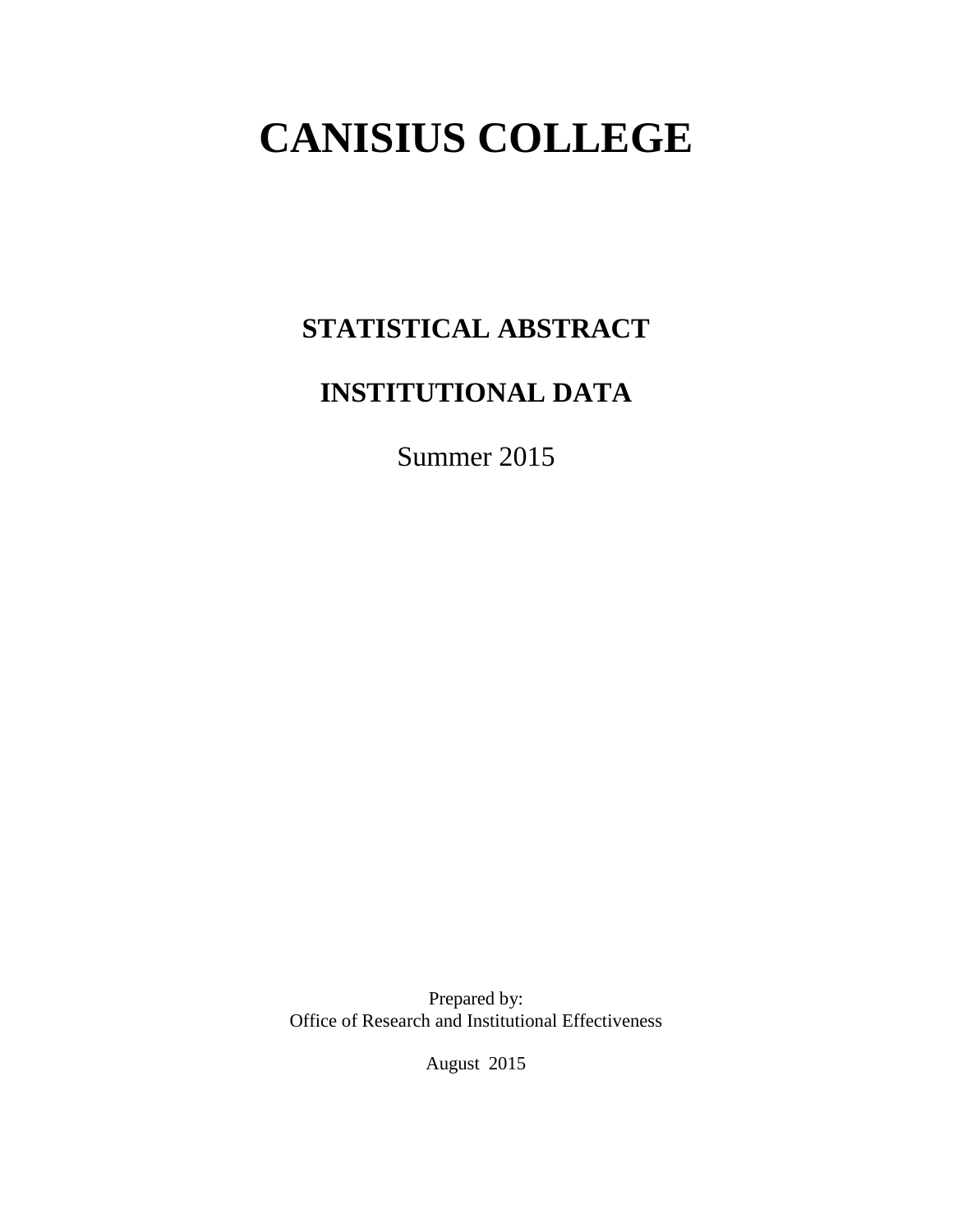# **Canisius College at a Glance**

|                                   | Undergrad.                               | Graduate          | <b>Total</b>    | <b>Enrollment by Ethnicity</b>           | <b>Number</b>    | Percentage |
|-----------------------------------|------------------------------------------|-------------------|-----------------|------------------------------------------|------------------|------------|
| Enrollment, Summer 2015           | 416                                      | 858               | 1274            | Non-resident Alien                       | 68               | 5.3%       |
| Enrollment, Summer 2014           | 330                                      | 943               | 1273            | Hispanic/Latino                          | $\overline{65}$  | 5.1%       |
| Percent Change in Enrollment      | 26.1%                                    | $-9.0\%$          | 0.1%            | American Indian/Alaska Native            | $\overline{4}$   | 0.3%       |
|                                   |                                          |                   |                 | Asian                                    | $\overline{15}$  | 1.2%       |
| Number Full-time                  | 15                                       | 245               | 260             | <b>Black or African American</b>         | 99               | 7.8%       |
| Number Part-time                  | 401                                      | 613               | 1014            | Native Hawaiian or Pacific Islander      | $\theta$         | 0%         |
|                                   |                                          |                   |                 | White                                    | 914              | 71.7%      |
| Percent Full-time                 | 3.6%                                     | 28.6%             | 20.4%           | Two or more races                        | $\overline{21}$  | 1.6%       |
| <b>Percent Part-time</b>          | 96.4%                                    | 71.4%             | 79.6%           | Race/Ethnicity Unknown                   | 88               | 6.9%       |
|                                   |                                          |                   |                 | <b>Enroll.</b> by Entering CH Earned     |                  |            |
| Credit Hours Attempt. Summer 2015 | 1732.8                                   | 5489.5            | 7222.3          | $0$ to 29                                | 66               | 5.2%       |
| Credit Hours Attempt. Summer 2014 | 1471                                     | 5786              | 7257            | 30 to 59                                 | $\overline{77}$  | 6.0%       |
| Percent Change in CH Attempted    | 17.8%                                    | $-5.1%$           | $-0.5%$         | 60 to 89                                 | 104              | 8.2%       |
|                                   |                                          |                   |                 | 90 plus                                  | 169              | 13.3%      |
| FTE, Summer 2015                  | 709<br>Other Undergraduate<br>144<br>565 |                   | $\overline{0}$  | $\overline{0\%}$                         |                  |            |
| FTE, Summer 2014                  | 123                                      | 592               | 715             | Graduate                                 | 858              | 67.3%      |
| Percent Change in FTE             | 17.8%                                    | $-4.6%$           | $-0.7%$         | <b>Enrollment by Student Type</b>        |                  |            |
|                                   |                                          |                   |                 | Undergraduate, Continuing, (1)Readmit    | 362              | 28.4%      |
| <b>Enrollment by College</b>      |                                          |                   |                 | UG High School $(4)$ & Sum Honors $(12)$ | 16               | 1.3%       |
| College of Arts and Sciences      | 191                                      | 23                | 214             | Undergraduate, (1)TR, (6) Kings Pathway  | $\overline{7}$   | 0.5%       |
| School of Education & Human Serv. | $\overline{54}$                          | 639               | 693             | Undergraduate, Transient                 | $\overline{31}$  | 2.4%       |
| Wehle School of Business          | $\overline{131}$                         | $\overline{195}$  | $\frac{1}{326}$ | Graduate, Continuing/Re-admit            | $\overline{720}$ | 56.5%      |
| No College Designated             | $\overline{40}$                          | $\mathbf{1}$      | 41              | Graduate, New First Time                 | $\overline{119}$ | 9.3%       |
|                                   |                                          |                   |                 | Grad, Transient & Visiting               | $\overline{19}$  | 1.5%       |
| <b>Enrollment by Gender</b>       |                                          |                   |                 | <b>Enrollment by Residency</b>           |                  |            |
| <b>Percent Male</b>               | 47.4%                                    | 39.0%             | 41.8%           | Canadian                                 | $\overline{30}$  | 2.4%       |
| <b>Percent Female</b>             | 52.6%                                    | 61.0%             | 58.2%           | International                            | 26               | 2.0%       |
|                                   |                                          |                   |                 | <b>New York Resident</b>                 | 1067             | 83.8%      |
| <b>Average Age</b>                | $\overline{21}$                          | $\overline{29.9}$ | $\overline{27}$ | Out-of-state Resident                    | 148              | 11.6%      |
|                                   |                                          |                   |                 | Unknown                                  | 3                | 0.2%       |
| On-campus Resident                | 60                                       | 11                | 71              | <b>Receiving Federal Pell Grants</b>     | N/A in Summer    |            |
| <b>Percent Resident</b>           | 14.4%                                    | 1.3%              | 5.6%            |                                          |                  |            |
|                                   |                                          |                   |                 |                                          |                  |            |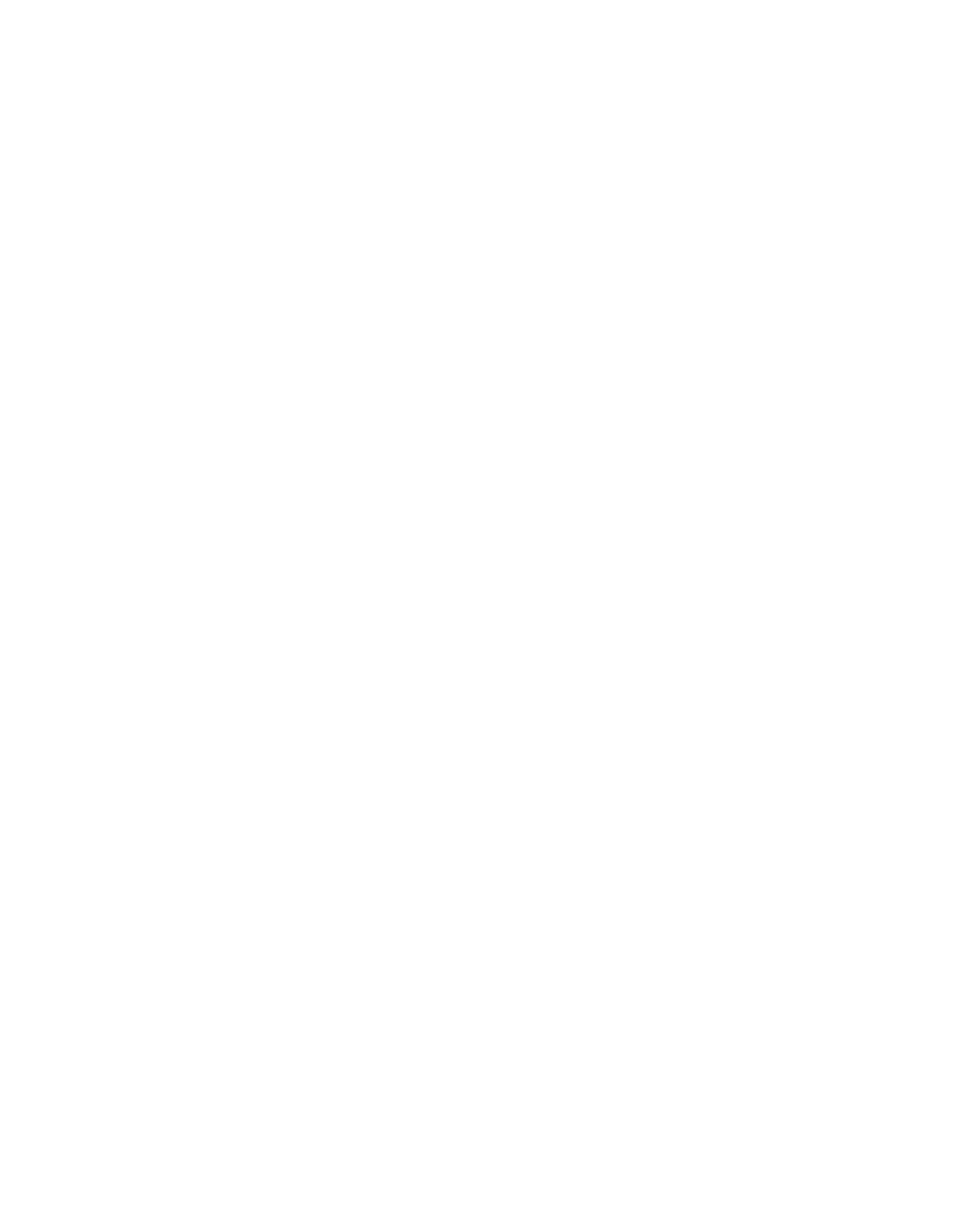### **ENROLLMENTS BY MAJOR**

\*Includes double counting

#### COLLEGE OF ARTS & SCIENCES

#### *Undergraduate Programs*

| Code                     | Major                              | Count               |
|--------------------------|------------------------------------|---------------------|
| <b>ABEC</b>              | Animal Behavior                    | 16                  |
| ${\bf AHM}$              | <b>Art History</b>                 | 0                   |
| ANT                      | Anthropology                       | $\theta$            |
| <b>BCH</b>               | Biochemistry                       | 1                   |
| <b>BCHA</b>              | Biochemistry, ACS Certified        | 0                   |
| <b>BIF</b>               | <b>Bioinformatics</b>              | 2                   |
| <b>BIO</b>               | <b>Biology</b>                     | 37                  |
| <b>CHM</b>               | Chemistry                          | 1                   |
| <b>CHM</b>               | Chemistry, ASC Certified           |                     |
| <b>CHM</b>               | Chemistry, Health Professions      | $\frac{2}{5}$       |
| <b>CLSG</b>              | Classics, Greek                    | $\overline{0}$      |
| <b>CLSL</b>              | Classics, Latin                    | $\overline{0}$      |
| COM                      | <b>Communication Studies</b>       | 30                  |
| <b>CRJ</b>               | <b>Criminal Justice</b>            | 11                  |
| <b>CRW</b>               | <b>Creative Writing</b>            | 6                   |
| <b>CSC</b>               | Computer Science (BA)              | 6                   |
| <b>CSC1</b>              | Computer Science (BS)              | $\overline{0}$      |
| DMA                      | Digital Media Arts                 | 14                  |
| <b>ECON</b>              | Economics                          | 3                   |
| <b>EN32</b>              | Pre-Engineering $3+2$              | $\overline{0}$      |
| <b>ENG</b>               | English                            | 12                  |
| <b>ENGR</b>              | Pre-Engineering                    | 0                   |
| <b>ENV</b>               | <b>Environmental Sciences</b>      | 2                   |
| <b>EUR</b>               | <b>European Studies</b>            | 1                   |
| <b>EVST</b>              | <b>Environmental Studies</b>       | 6                   |
| <b>FRC</b>               | French                             | 0                   |
| GER                      | German                             | 3                   |
| <b>HIS</b>               | <b>History</b>                     | 8                   |
| <b>INT</b>               | <b>International Relations</b>     | 4                   |
| <b>JRN</b>               | Journalism                         | $\frac{3}{2}$       |
| LAS                      | Latin American Scholar             |                     |
| MAT                      | Mathematics                        | $\frac{3}{0}$       |
| <b>MATS</b>              | Mathematics & Statistics           |                     |
| <b>MDT</b>               | <b>Clinical Laboratory Science</b> | 0                   |
| <b>MLSC</b>              | <b>Medical Laboratory Science</b>  | 1                   |
| <b>MUS</b>               | Music                              | 0                   |
| <b>MUSP</b>              | Music Performance                  | 0                   |
| PHI                      | Philosophy                         | $\frac{2}{6}$       |
| <b>PHIH</b>              | Philosopy Hypat. Scholar           |                     |
| <b>PHY</b>               | Physics                            | 1                   |
| <b>PSC</b>               | <b>Political Science</b>           |                     |
| <b>PSY</b>               | Psychology                         | 39                  |
| <b>RST</b>               | <b>Religious Studies</b>           | $\frac{0}{5}$       |
| <b>SOC</b>               | Sociology                          |                     |
| SPA                      | Spanish                            | $\overline{8}$      |
| SSC                      | Social Sciences                    | 0                   |
| TLS                      | <b>Technical/Liberal Studies</b>   | $\overline{0}$      |
| <b>UND</b><br><b>URS</b> | Undecided                          | 5                   |
|                          | <b>Urban Studies</b>               | $\overline{2}$<br>ō |
| WST                      | Women's Studies Certificate        |                     |

#### *Graduate Programs*

| Code | Major                           | Count |
|------|---------------------------------|-------|
| ANZ  | Anthrozoology                   |       |
| ASN  | Arts&Sciences, Non Matriculated |       |
| COM- | Communication & Leadership      |       |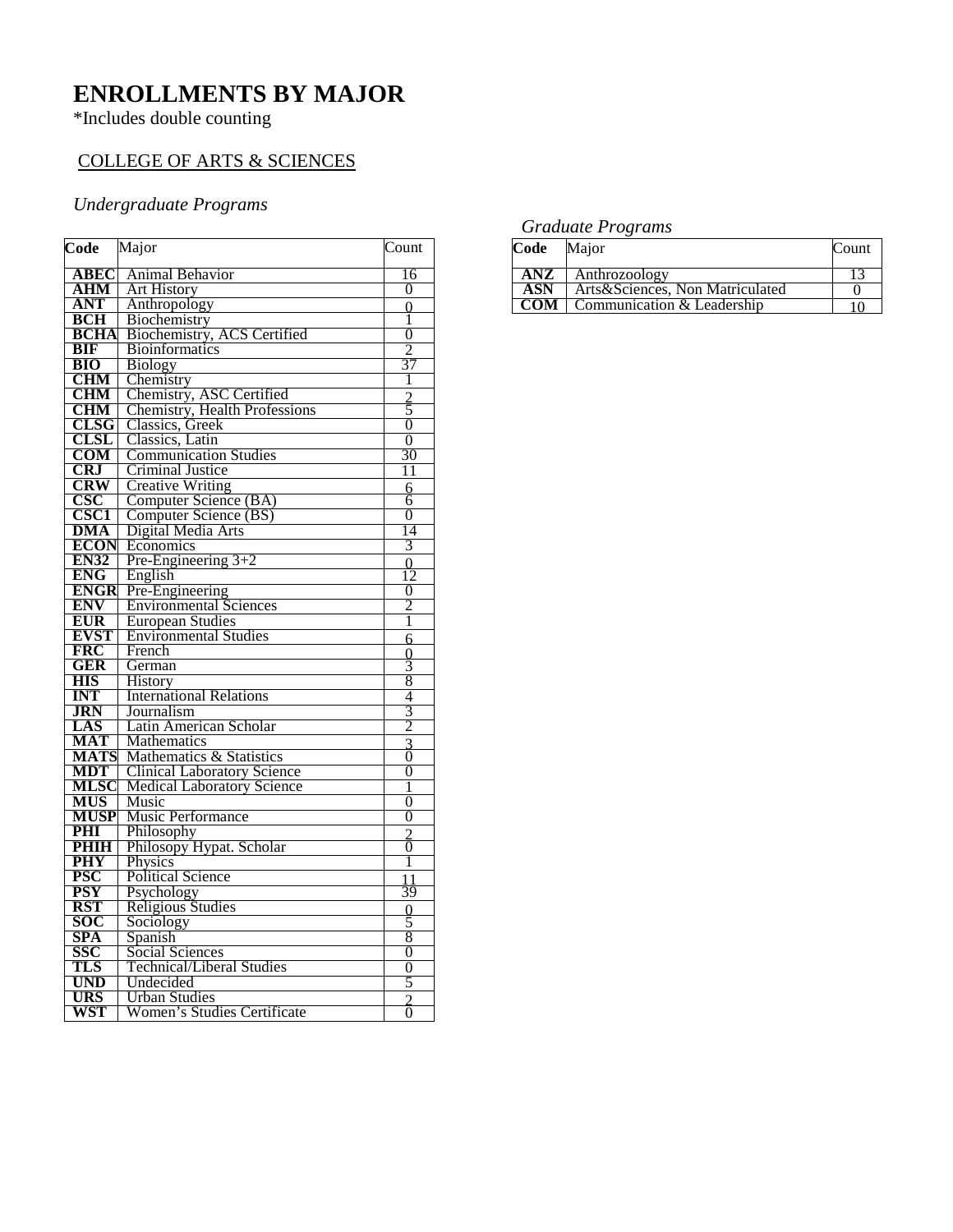### **ENROLLMENTS BY MAJOR Cont'd**

\*Includes double counting

#### SCHOOL OF EDUCATION & HUMAN SERVICES

#### *Undergraduate Programs*

| Code             | Major                                    | Count          |
|------------------|------------------------------------------|----------------|
| ATM              | <b>Athletic Training</b>                 | 3              |
| <b>ECCHI</b>     | Early Childhood/Childhood Education      | 4              |
| <b>EDAD</b>      | <b>Adolescent Education</b>              |                |
| <b>EDCH</b>      | Childhood Education                      | $\overline{c}$ |
| <b>EDEC</b>      | <b>Early Childhood Education</b>         | $\mathfrak{D}$ |
| <b>HEW</b>       | Health & Wellness                        | 18             |
| <b>PEHL</b>      | Physical/Health Education                | 5              |
| <b>PESS</b>      | <b>Physical Education, Sport Studies</b> |                |
| <b>PHED</b>      | Physical Education, Birth-12             |                |
| PS1              | <b>CC2CC-NCCC Radiologic Technology</b>  |                |
| PS5              | <b>CC2CC-GCC Respiratory Care</b>        |                |
| <b>PS15</b>      | <b>Professional Technical Studies</b>    |                |
| SPE <sub>1</sub> | Special/Childhood Education, Grades 1-   |                |
| <b>SPEB</b>      | Special/Early Childhood Education,       |                |
| <b>SPMT</b>      | <b>Sports Management</b>                 |                |

*Graduate Programs*

|                           | $O$ and $O(1 + O(1))$                                            |                     |
|---------------------------|------------------------------------------------------------------|---------------------|
| Code                      | Major                                                            | SU1                 |
| AUE                       | <b>Adolescence Education</b>                                     | 3                   |
| CLM                       | <b>Clinical Mental Health Counseling</b>                         | 67                  |
| <b>CMH</b>                | <b>Community Mental Health Counseling</b>                        | $\Omega$            |
| $\overline{\text{CSH}}$   | Community & School Health (OPS)                                  | 10                  |
| <b>CUA1</b>               | Childhood Urban Ed                                               | $\overline{2}$      |
| <b>CUA2</b>               | Childhood Urban Special Ed                                       | 1                   |
| <b>CUA3</b>               | Childhood Urban Ed TESOL                                         | $\overline{2}$      |
| <b>CUA4</b>               | Childhood Urban Bilingual Ed                                     | 1                   |
| CSP                       | <b>College Student Personnel</b>                                 | $\overline{0}$      |
| <b>ECU</b>                | <b>Early Childhood Education</b>                                 | $\check{5}$         |
| EDA                       | School/Administration Supervision                                | 10                  |
| <b>EDAD</b>               | <b>Adolescent Education</b>                                      | 5                   |
| <b>EDAO</b>               | Ed Administration/Supervision Online                             | 27                  |
| <b>EDB</b>                | Business & Marketing Education                                   | 0                   |
| <b>EDCH</b>               | <b>Childhood Education</b>                                       | 14                  |
| <b>EDD</b>                | Deaf Education                                                   |                     |
| EDD1                      | Deaf Education, Grades 1-6                                       | 1                   |
| EDD7                      | Deaf Education, Grades 7-12                                      | $\overline{0}$      |
| <b>EDDI</b>               | <b>Differentiated Instruction</b>                                | 25                  |
| <b>EDG</b>                | <b>General Education</b>                                         | 0                   |
| <b>EDN</b>                | General Education, Non-matriculated                              | 15                  |
| <b>EDT</b>                | Ed Tech & Emerging Media                                         | 16                  |
| EDT <sub>2</sub>          | Education Technologies & Emerging                                | 1                   |
| <b>EDTL</b>               | Teacher Leader Certificate                                       |                     |
| <b>GEEX</b>               | <b>Gifted Education Extension</b>                                | 0<br>0              |
| <b>HHP</b>                | Health & Human Performance (OPS                                  | 16                  |
| <b>HIT</b>                | <b>Health Information Technology</b>                             | 9                   |
| LTCY                      | <b>Literacy Education</b>                                        | 8                   |
| MCX                       | Middle Childhood Extension                                       | 0                   |
| MSA                       | <b>Sport Administration</b>                                      | 19                  |
|                           |                                                                  |                     |
| <b>NDE</b>                |                                                                  | 1                   |
| <b>NTR</b>                | <b>Applied Nutrition</b>                                         | 12                  |
| NTR1                      | <b>Applied Nutrition, Track 1</b>                                | $\overline{c}$      |
| NTR <sub>2</sub>          | <b>Applied Nutrition</b> , Track 2                               | $\overline{0}$      |
| <b>ONBS</b>               | <b>Bilingual Special Education</b>                               | 6                   |
| <b>ONES</b>               | Teaching English to Speakers of Other                            | 55                  |
| ONLT                      | Literacy Education, On-line                                      | 43                  |
| <b>ONPE</b>               | Physical Education, On-line                                      | 52                  |
| <b>ONSA</b>               | Sports Administration, On-line                                   | 63                  |
| <b>ONSB</b>               | School Building Leadership, On-line                              | 63                  |
| <b>ONSD</b>               | School District Leadership Online                                | 28                  |
| <b>OSBD</b><br><b>PEM</b> | School District Leadership, On-line<br><b>Physical Education</b> | 7<br>$\overline{0}$ |
| PHED                      |                                                                  |                     |
| <b>READ</b>               | Physical Education, Birth-12<br><b>Reading Certification</b>     | 17<br>0             |
| <b>RES</b>                | <b>Respiratory Care</b>                                          | 8                   |
| <b>RES1</b>               | Respiratory Care, Track 1                                        | 0                   |
| RES <sub>2</sub>          |                                                                  |                     |
| <b>SAC</b>                | Respiratory Care, Track 2<br>School/Agency Counseling            | 26                  |
| SBDL                      | <b>School Building District Leadership</b>                       | 5                   |
| SBL                       | School Building Leadership                                       | 7                   |
| <b>SDL</b>                | School District Leadership                                       | 5                   |
| <b>SPE</b>                | Special Education / Teacher Ed                                   | 4                   |
| <b>SPE1</b>               | Special/Childhood Education, Grades 1-                           | 4                   |
| SPE7                      | Special Education, Adolescent                                    | $\overline{0}$      |
| <b>SPEA</b>               | Special Education, Advanced                                      | 5                   |
| <b>SPM1</b>               | Special Education, Childhood                                     | 9                   |
| SPM7                      | Special Education, Adolescent                                    | $\overline{2}$      |
|                           |                                                                  |                     |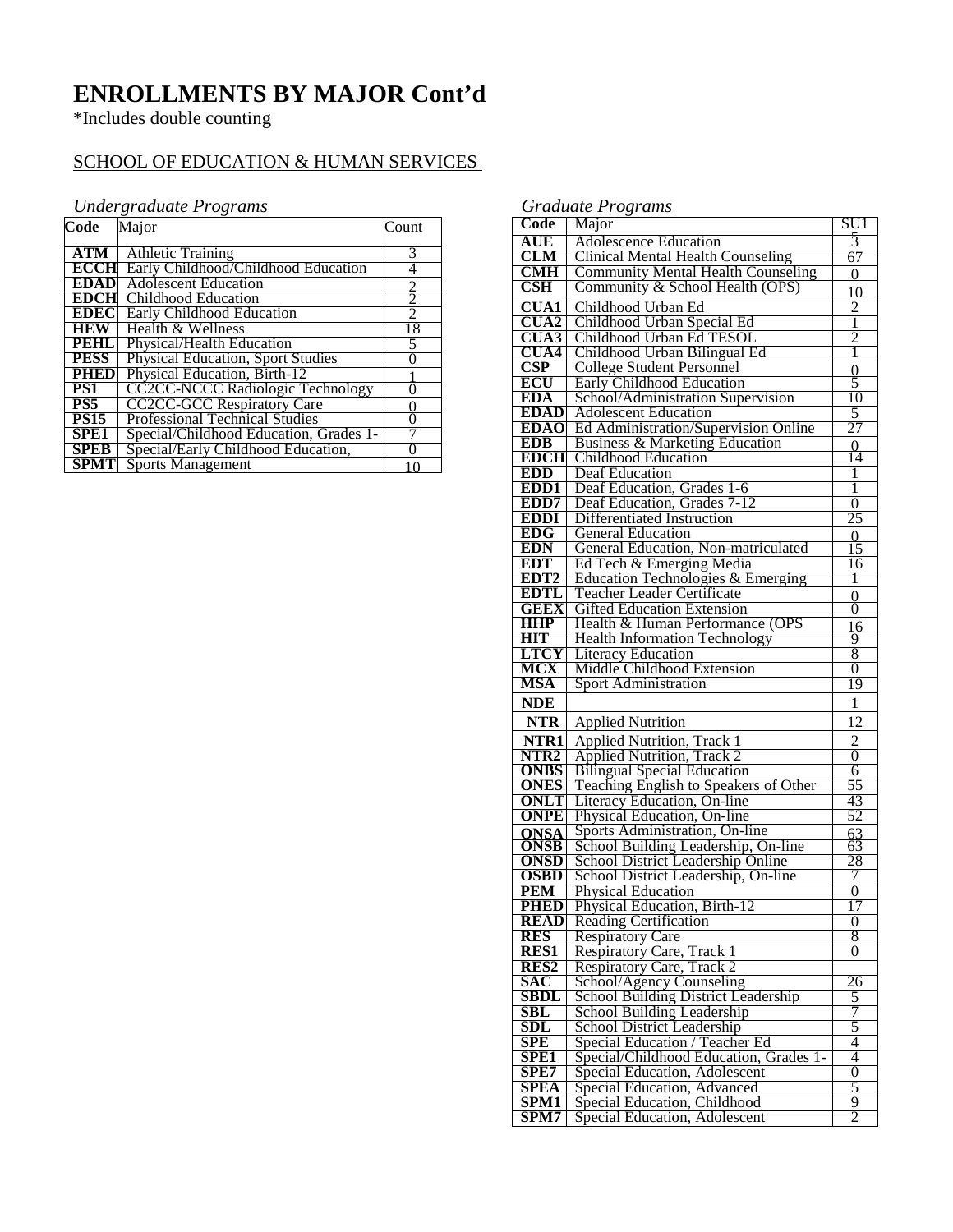### **ENROLLMENTS BY MAJOR Cont'd**

\*Includes double counting

#### WEHLE SCHOOL OF BUSINESS

#### *Undergraduate Programs*

| Code             | Major                                 | Count |
|------------------|---------------------------------------|-------|
| <b>ACC</b>       | Accounting                            |       |
| ACC1             | Accounting                            |       |
| ACC <sub>2</sub> | Professional Accounting               |       |
| <b>AIS</b>       | <b>Accounting Information Systems</b> | 14    |
| ECO              | Economics                             | 12    |
| <b>ENT</b>       | Entrepreneurship                      | 3     |
| FIN              | Finance                               | 34    |
| <b>IBUS</b>      | <b>International Business</b>         | 9     |
| <b>MGT</b>       | Management                            | 18    |
| <b>MIS</b>       | <b>Information Systems</b>            | 5     |
| <b>MKT</b>       | Marketing                             | 28    |
| <b>UNBI</b>      | <b>Undeclared Business</b>            | 2     |
|                  | Undecided                             |       |

#### *Graduate Programs*

| Code                    | Major                               | Count |
|-------------------------|-------------------------------------|-------|
| <b>BUN</b>              | Business, Non-matriculated          |       |
| <b>INT</b>              | <b>International Business</b>       |       |
| $\overline{\text{MB}}$  | MBA, Part-Time Program              | 116   |
| <b>MBA</b>              | Bachelors/MBA $3+2$                 |       |
| <b>MBA</b>              | MBA, Accounting 150 Hour            | 12    |
| <b>MBA</b>              | <b>MBA</b> , One Year Program       | 16    |
| $\overline{\text{MBA}}$ | <b>MBA, Professional Accounting</b> | 23    |
| $\overline{\text{MF}}$  | Forensic Accounting                 |       |
|                         |                                     |       |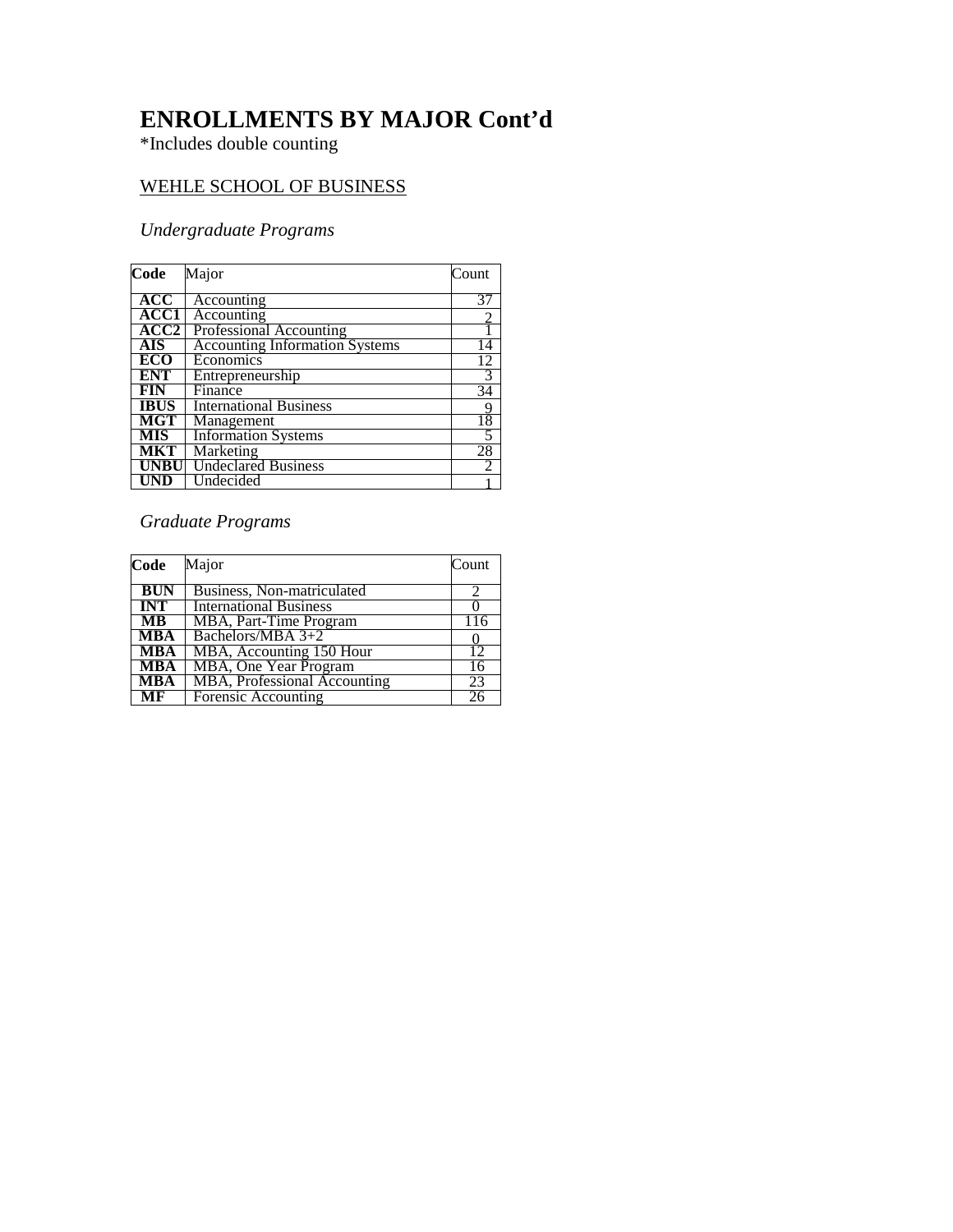| <b>Department</b>                 | Undergrad. | <b>Graduate</b> | <b>Total</b> | % of School  | % of College |
|-----------------------------------|------------|-----------------|--------------|--------------|--------------|
| Animal Behavior                   | 3          | 54              | 57           | $4.3\%$      | $0.80\%$     |
| <b>Biology</b>                    | 15         |                 | 15           | $1.1\%$      | 0.21%        |
| Chemistry                         | 82         |                 | 82           | $6.2\%$      | 1.16%        |
| Classics                          |            |                 | 0            | $0.0\%$      | 0%           |
| <b>Communication Studies</b>      | 165        | 42              | 207          | 15.7%        | 2.92%        |
| Computer Science                  |            |                 | 5            | 0.4%         | 0.07%        |
| English                           | 222        |                 | 222          | 16.9%        | 3.13%        |
| Fine Arts                         | 111        |                 | 111          | 8.4%         | 1.57%        |
| <b>History</b>                    | 45         |                 | 45           | 3.4%         | $0.63\%$     |
| Mathematics & Statistics          | 15         |                 | 15           | $1.1\%$      | 0.21%        |
| <b>Military Science</b>           |            |                 | $\theta$     | $0.0\%$      | 0%           |
| <b>Modern Languages</b>           | 30         |                 | 30           | 2.3%         | 0.42%        |
| Philosophy                        | 147        |                 | 147          | <i>11.2%</i> | 2.07%        |
| Physics                           | 34         |                 | 34           | 2.6%         | 0.48%        |
| <b>Political Science</b>          | 24         |                 | 24           | 1.8%         | $0.34\%$     |
| Psychology                        | 102        |                 | 102          | $7.7\%$      | 1.44%        |
| Religious Studies & Theology      | 108        |                 | 108          | $8.2\%$      | $1.52\%$     |
| Sociology/Anthropology & Criminal | 113        |                 | 113          | 8.6%         | 1.59%        |
| <b>Arts &amp; Sciences</b>        | 1221       | 96              | 1317         | 100.0%       | 18.58%       |

### **CREDIT HOURS BY DEPARTMENT AND SCHOOL**

| <b>Department</b>                     | Undergrad. | <b>Graduate</b> | <b>Total</b> | % of School            | % of College |
|---------------------------------------|------------|-----------------|--------------|------------------------|--------------|
| Adolescence Education                 |            |                 |              | $0.0\%$                | 0%           |
| Counseling & Human Services           |            | 606             | 606          | 14.8%                  | $8.55\%$     |
| Education                             |            |                 |              | $0.0\%$                | 0%           |
| Graduate Education & Leadership       |            | 1718            | 1718         | 41.8%                  | 24.24%       |
| Kinesiology                           | 12         | 954             | 966          |                        | 13.63%       |
| Teacher Education (1)                 | 132        | 378             | 510          | $\frac{0.0\%}{23.5\%}$ | $7.20\%$     |
| Office of Professional Studies(2)     |            | 307             | 307          | 12.4%                  | $4.33\%$     |
| <b>Education &amp; Human Services</b> | 144        | 3963            | 4107         | 100.0%                 | 57.94%       |
|                                       |            |                 |              |                        |              |
| <b>Department</b>                     | Undergrad. | <b>Graduate</b> | Total        | % of School            | % of College |

| <b>Department</b>               | Undergrad. | <b>Graduate</b> | Total | % of School         | % of College |
|---------------------------------|------------|-----------------|-------|---------------------|--------------|
| Accounting                      | 69         | 348             | 417   | $26.\overline{3\%}$ | $5.88\%$     |
| Economics & Finance             | 72         | 326             | 398   | 25.1%               | 5.62%        |
| <b>Graduate Business</b>        |            | 66              | 66    | $4.2\%$             | 0.93%        |
| Management                      | 48         | 333             | 381   | $24.\overline{0\%}$ | 5.38%        |
| Marketing/Information Systems   |            | 273             | 324   | 20.4%               | 4.57%        |
| <b>Wehle School of Business</b> | 240        | 1346            | 1586  | 100.0%              | 22.38%       |

**Note: Management includes International Business**

| <b>Department</b>       | Undergrad. | <b>Graduate</b> | <b>Total</b> | <b>% of School</b> | % of College |
|-------------------------|------------|-----------------|--------------|--------------------|--------------|
| Unaffiliated (3)        |            |                 |              | 100.0%             | $1.10\%$     |
| <b>CANISIUS COLLEGE</b> | 1683       | 5405            | 7088         |                    |              |

**(1) Starting in 201230 "Adolescence Ed" & "Education" are combined in "Teachers Education". Also note that "Graduate Education and Leadership included Sports Administration to 201410. After 201410 it is under Kinesiology.**

**(2) Office of Professional Studies is a Department in Education and Human Service.**

**(3) Counted as Unaffiliated if there is no designated Department; so in 201410 it includes 51 hrs of Unaffiliated Dept. from School of Arts & Sciences; and 23 hrs of unaffiliated with no college noted. Same process as used in 201310.**